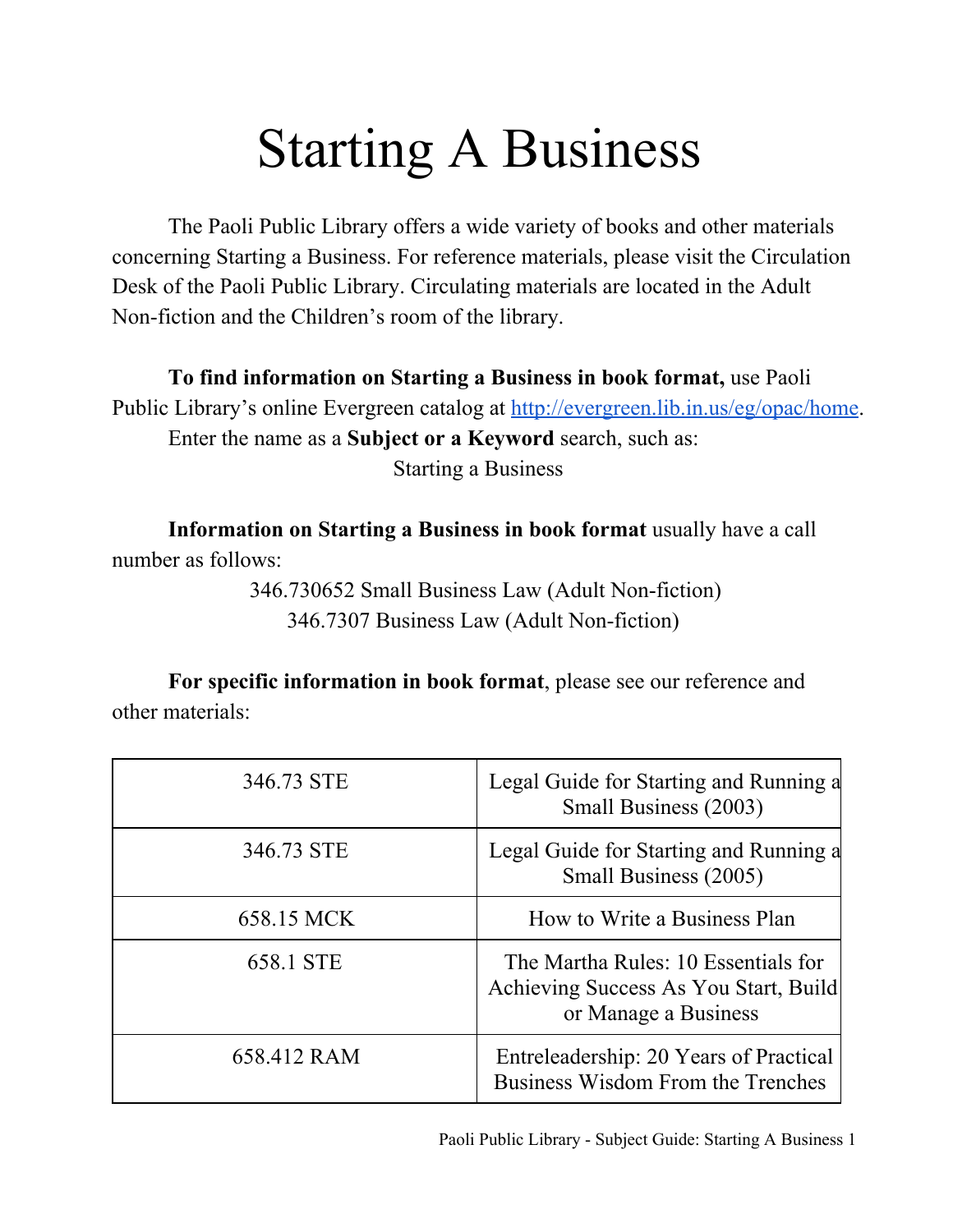| 658.15 SOL | Finding Money for Your Small<br><b>Business</b> |
|------------|-------------------------------------------------|
| 658.8 HIN  | <b>Effective Marketing</b>                      |

**To search** Inspire's online databases at **http://inspire.net/**, consult these sources from the Paoli Public Library or from home and office.

> *Business Source Premier Corporate ResourceNet Health Business FullText MarketLine Company Profiles Authority Regional Business News Small Business Resource Center*

**These business magazines, newspapers, and journals** are located on the Periodicals shelving of the Paoli Public Library:

> *Wall Street Journal Bloomberg Businessweek Money*

**For Internet sources,** consult these links that have been identified by library staff as particularly useful.

| <b>Bloomberg</b>            | http://www.bloomberg.com/                                                        |
|-----------------------------|----------------------------------------------------------------------------------|
| Indiana Chamber of Commerce | http://www.indianachamber.com/                                                   |
| Paoli Chamber of Commerce   | http://www.paolichamber.com/                                                     |
| the Inventor                | Copyrights, Patents, and Resources for   http://web.mit.edu/invent/invent-main.h |

| EDGAR           | http://www.sec.gov/edgar.shtml |
|-----------------|--------------------------------|
| Hoover's Online | http://www.hoovers.com/free/   |

Paoli Public Library - Subject Guide: Starting A Business 2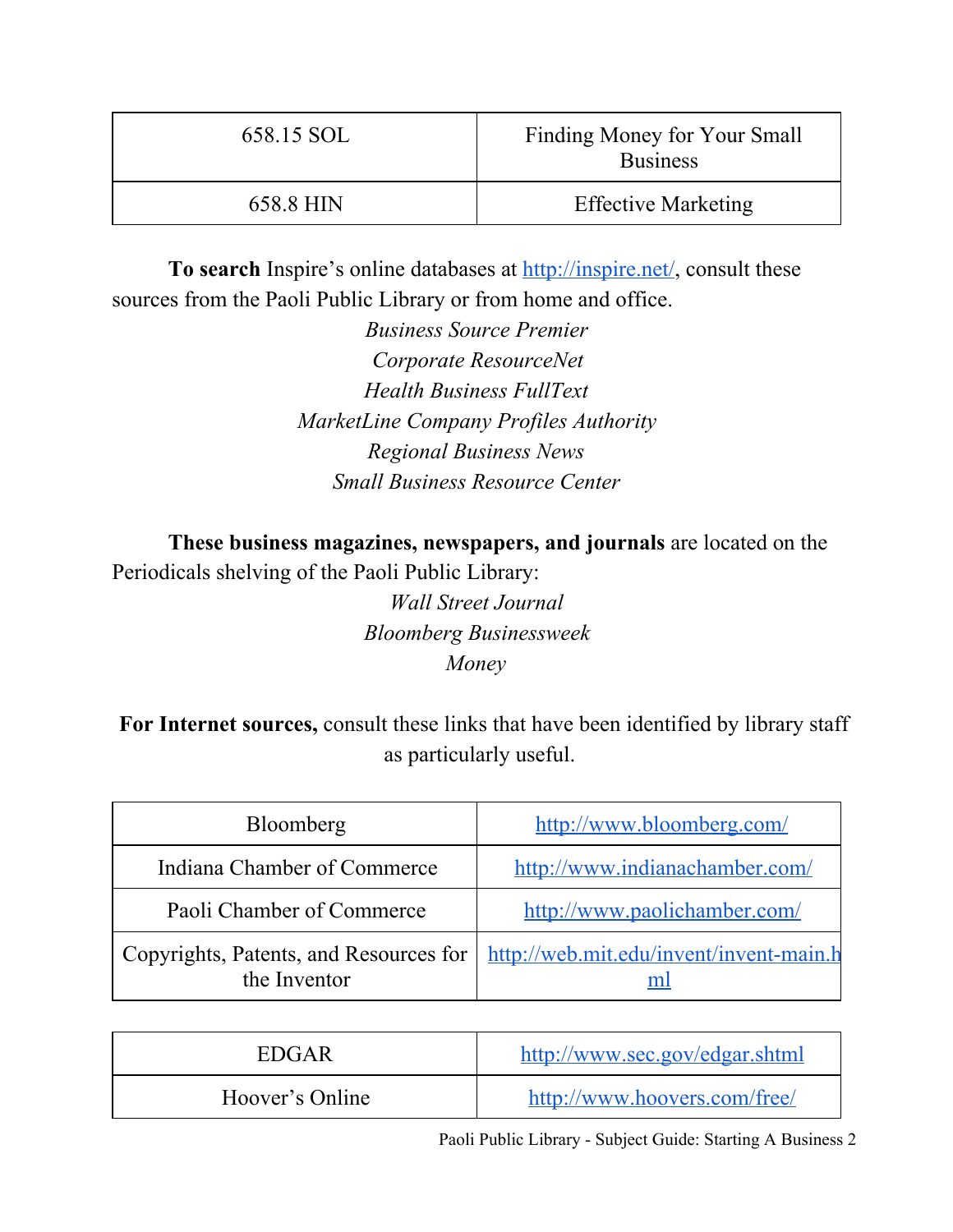| <b>Sweets Catalogs</b>           | http://products.construction.com/portal<br>server.pt |
|----------------------------------|------------------------------------------------------|
| Thomas Register                  | http://www.thomasnet.com/home.html?<br>WTsource=TR   |
| <b>IMB</b> Patent Server         | http://www.delphion.com/                             |
| Patent Information               | http://www.bustpatents.com/                          |
| U.S. Patent and Trademark Office | http://www.uspto.gov/                                |
| U.S. Copyright Office            | http://www.copyright.gov/                            |
| <b>USPTO Patent Database</b>     | http://www.uspto.gov/patft/index.html                |

| <b>Worldwide Patent Offices</b>             | http://www.patentlawlinks.com/patoff.h<br>tm         |
|---------------------------------------------|------------------------------------------------------|
| <b>BankRate Monitor</b>                     | http://www.bankrate.com/                             |
| <b>CNN Financial Network</b>                | http://money.cnn.com/markets/currenci<br>es/         |
| <b>Currencies Converter</b>                 | http://www.oanda.com/converter/classi<br>$\mathbf c$ |
| <b>Financial Calculators</b>                | <u>http://www.hsh.com/calculators.html</u>           |
| Mortgage Calculator (CNNfn)                 | http://cgi.money.cnn.com/tools/                      |
| Savings Bond Redemption Calculator          | http://www.treasurydirect.gov/BC/SBC<br>Price        |
| Universal Currency Converter                | http://www.xe.com/ucc/                               |
| <b>Bankruptcy Information for Consumers</b> | http://www.uscourts.gov/bankruptcyco<br>urts.html    |

| Sensible Investor | http://www.sensible-investor.com/step |
|-------------------|---------------------------------------|
|                   | by step.html                          |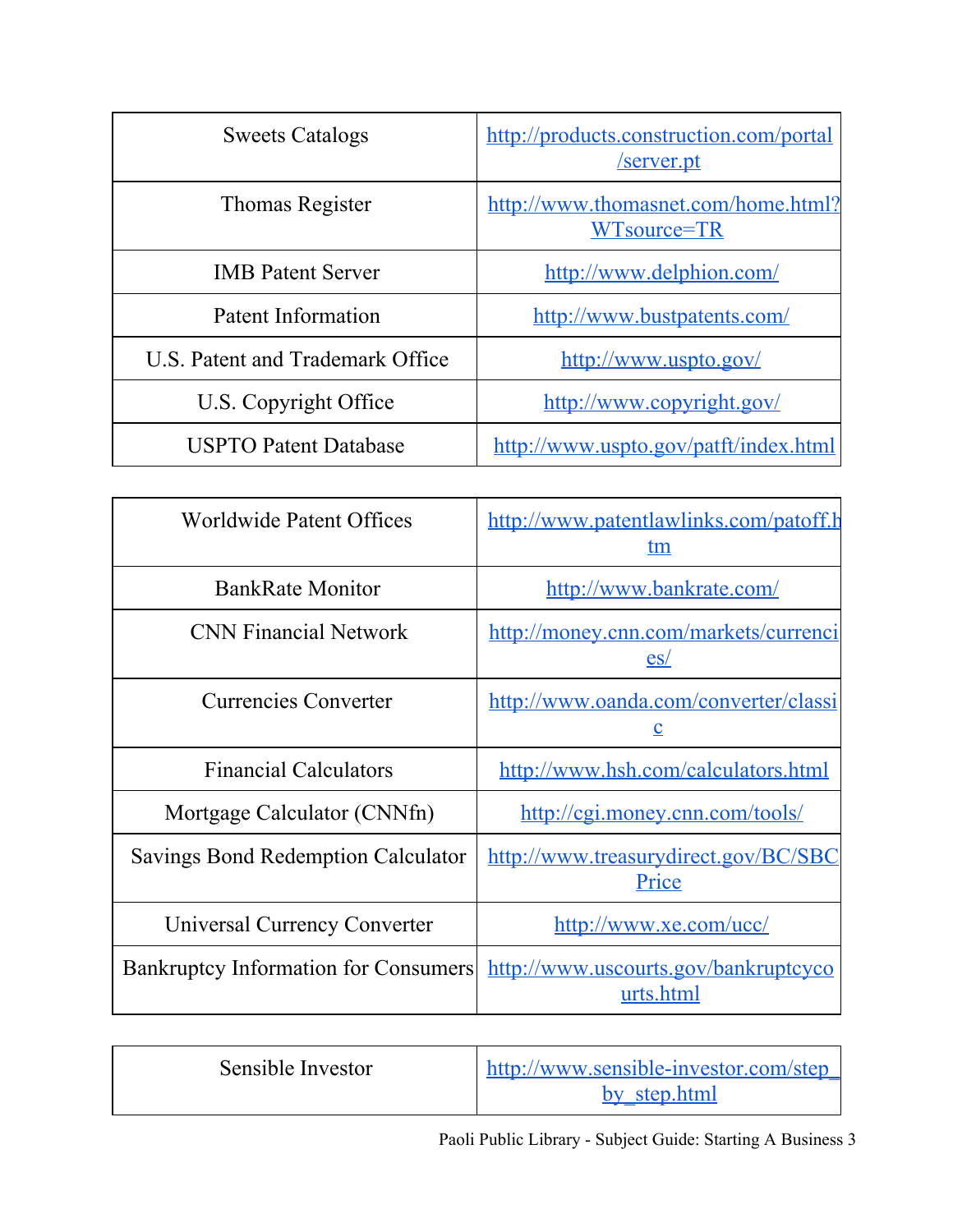| <b>Smart Money</b>                                                     | http://www.smartmoney.com/                                       |
|------------------------------------------------------------------------|------------------------------------------------------------------|
| World Economic Outlook                                                 | http://www.imf.org/external/pubs/ft/wee<br>$/2004/02$ /index.htm |
| <b>Anti-Phishing Working Group</b>                                     | http://www.antiphishing.org/                                     |
| Better Business Bureau (Evansville)                                    | http://evansville.bbb.org/                                       |
| <b>Bureau of Labor Statistics</b>                                      | http://www.bls.gov/data                                          |
| <b>Business Wire</b>                                                   | http://www.businesswire.com/                                     |
| Forbes                                                                 | http://www.forbes.com/                                           |
| Finance Virtual Library                                                | http://fisher.osu.edu/fin/overvw.htm                             |
| <b>Investor Guide</b>                                                  | http://www.investorguide.com/                                    |
| Market Watch                                                           | http://www.marketwatch.com/                                      |
| <b>NAICS</b> (North American Industry<br><b>Classification System)</b> | <u>http://www.census.gov/eos/www/naics/</u>                      |
| Retirement Plans, Benefits, Savings                                    | http://www.dol.gov/dol/topic/retirement<br>/index.htm            |

| Saving Advice                                             | http://www.savingadvice.com/                                            |
|-----------------------------------------------------------|-------------------------------------------------------------------------|
| <b>Small Business Management</b><br><b>Knowledge Base</b> | http://www.bizmove.com/small-busines<br>s-management/topics-indexed.htm |
| <b>Wall Street Research Net</b>                           | http://www.internetnews.com/bus-news                                    |
| GlobalEDGE                                                | http://globaledge.msu.edu/ibrd/ibrd.asp                                 |
| International Trade Administration                        | http://www.ita.doc.gov/                                                 |
| <b>Library of Congress Country Studies</b>                | http://lcweb2.loc.gov/frd/cs/cshome.ht<br>ml                            |
| World Bank Group                                          | http://www.worldbank.org/                                               |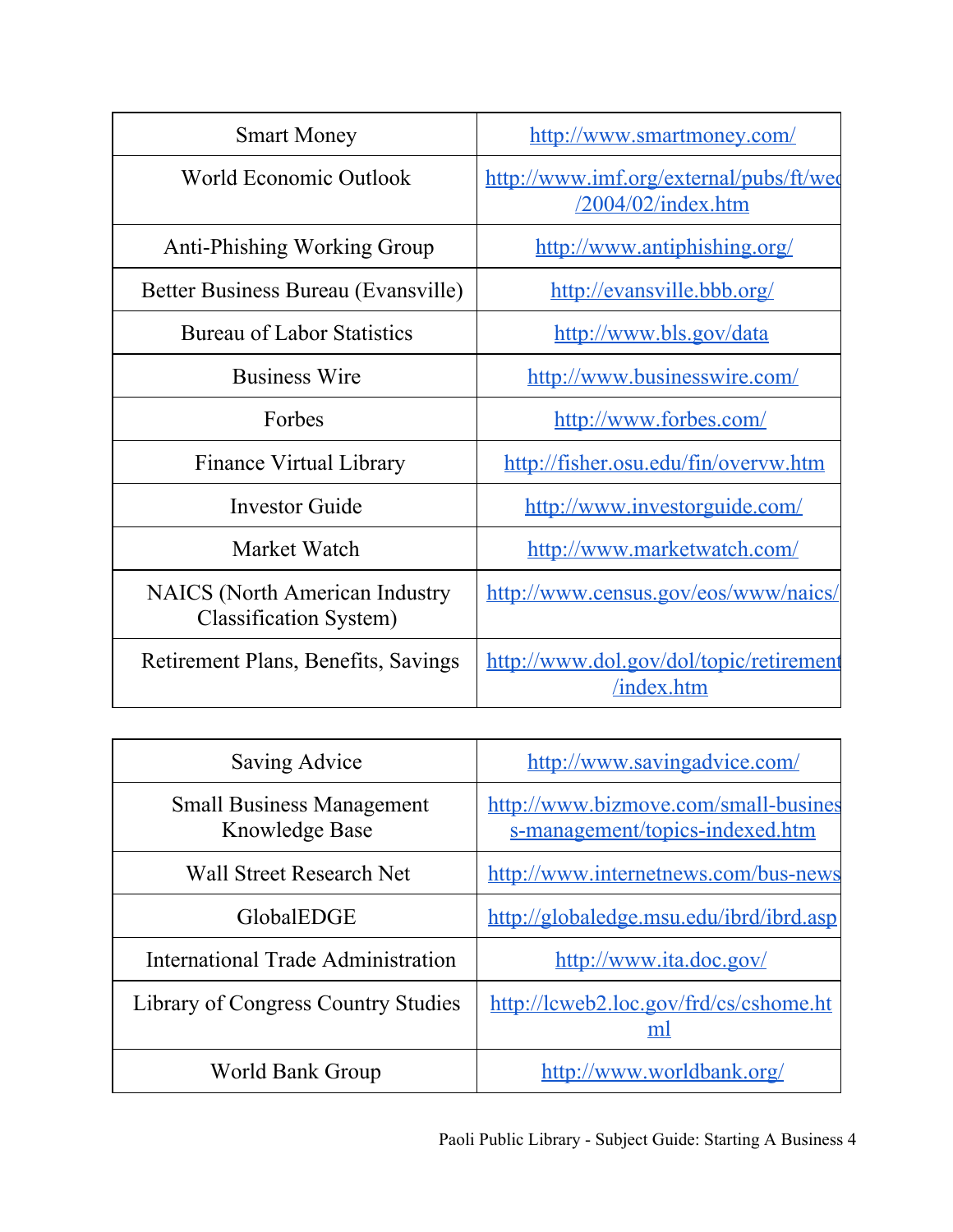| <b>Edward Lowe Foundation</b>               | http://edwardlowe.org/index.elf?page=s<br>serc |
|---------------------------------------------|------------------------------------------------|
| <b>Entrepreneur Magazine</b>                | http://www.entrepreneur.com/                   |
| <b>Factoring Explained (Small Business)</b> | http://www.factoring.net/                      |
| <b>FindLaw for Small Business</b>           | http://smallbusiness.findlaw.com/              |
| Nolo.com Self Help Law Center               | http://www.nolo.com/index.cfm                  |
| <b>SCORE Association</b>                    | http://www.score.org/                          |

| <b>Small Business Development Center,</b><br>UCF | http://www.bus.ucf.edu/sbdc/      |
|--------------------------------------------------|-----------------------------------|
| <b>U.S. Business Advisor</b>                     | http://business.usa.gov/          |
| U.S. Small Business Administration<br>(SBA)      | http://www.sbaonline.sba.gov/     |
| American Stock Exchange                          | http://www.amex.com/              |
| <b>NASDAQ</b>                                    | http://www.nasdaq.com/            |
| New York Stock Exchange                          | http://www.nyse.com/              |
| American Association for Individual<br>Investors | http://www.aaii.com/              |
| BigCharts.com                                    | http://bigcharts.marketwatch.com/ |
| <b>American City Business Journals</b>           | http://www.bizjournals.com/       |
| <b>Annual Reports</b>                            | http://www.annualreports.com/     |
| <b>Association of Indiana Counties</b>           | http://www.indianacounties.org/   |
| Biz.in.gov                                       | http://www.in.gov/ai/business/    |
| Biz Info Library                                 | http://www.bizinfolibrary.org/    |